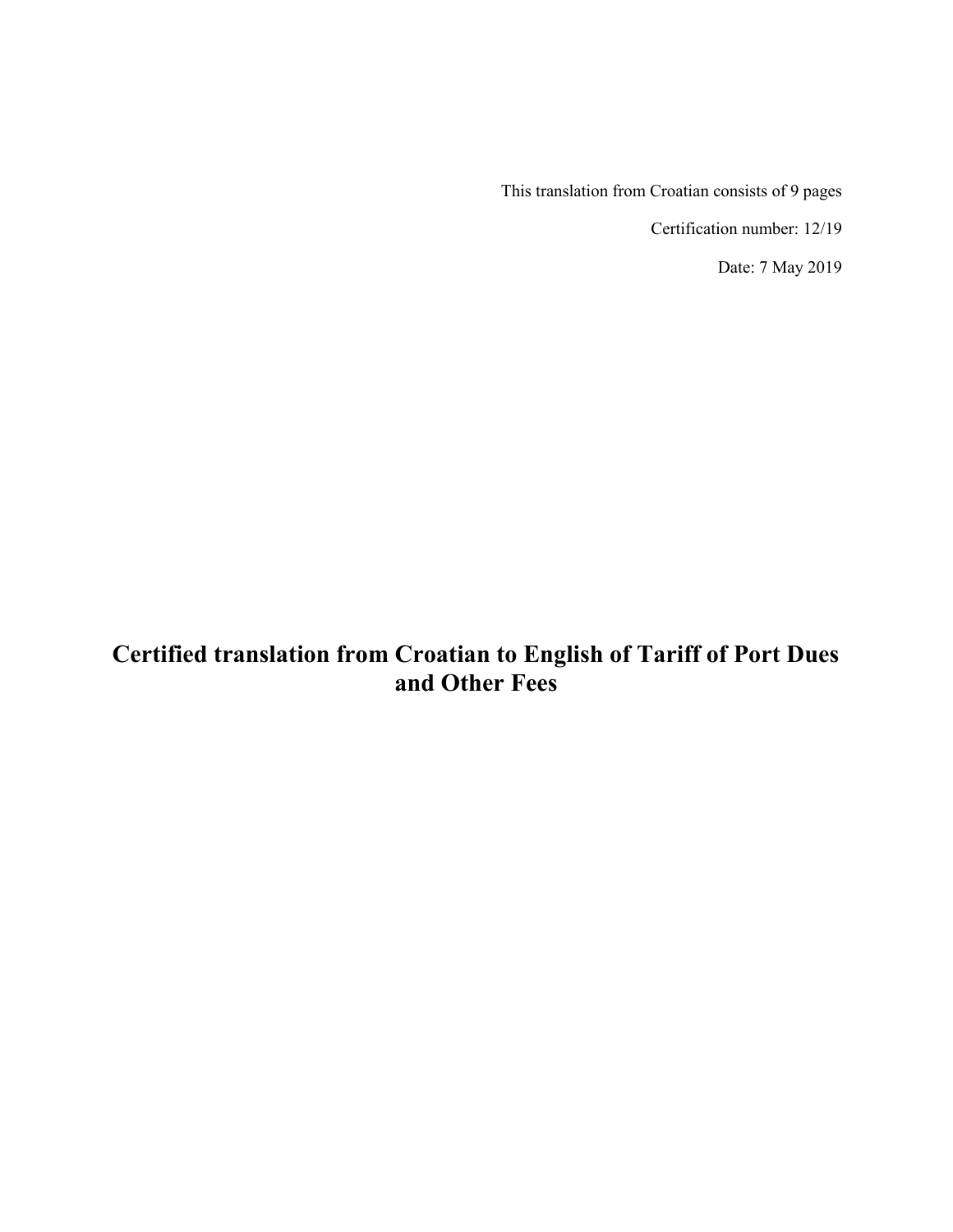Ploče Port Authority

TARIFF OF PORT DUES AND OTHER FEES

In Ploče, 1 March 2019

\*\*\*

### **1. COMMON PROVISIONS**

**1.1.** The tariff of port dues and other fees is issued and published by Ploče Port Authority, and consists of:

- Quay dues
- Wharfage
- Berthage

- Fee for the use of Free zone for purposes of trade and other authorized activities

- Fee for vehicles entering the port area

- Parking fee in the entrance terminal

**1.2.** Port dues are charged by this Tariff to national and foreign ship-owners. Port dues are quay dues, wharfage, and berthage.

**1.3.** Conditions and prices from the Tariff are subject to subsequent amendments, which will be published at least 8 days before their implementation.

**1.4.** Ploče Port Authority will submit a bill for port dues, which the user is obliged to pay within the period indicated on the bill. Upon expiry of such time limit, the Port Authority will charge the user with the amount of accrued legal penalty interest.

**1.5.** The prices specified in Croatian kuna (HRK) can be converted to Euros (EUR) at mid-exchange rate of the Croatian National Bank on the date when duty becomes chargeable. The prices specified in Euros (EUR) can be converted to Croatian kuna (HRK) at mid-exchange rate of the Croatian National Bank on the date when duty becomes chargeable.

**1.6.** Unless stated otherwise, port dues are paid for an indivisible period of 24 hours.

**1.7.** The unit of measure for the calculation of port dues is a loaded/unloaded indivisible ton of cargo or a boarded/unboarded passenger.

**1.8.** Port dues are not paid by Croatian public and military ships, boats, yachts, and other vessels.

**1.9.** For the purposes of ensuring the competitiveness of the port and traffic route, the attraction of new cargos, and for promotional purposes, the executive director can, with the consent of the Governing Council, grant a discount of up to 25%.

\*\*\*

### **2. QUAY DUES**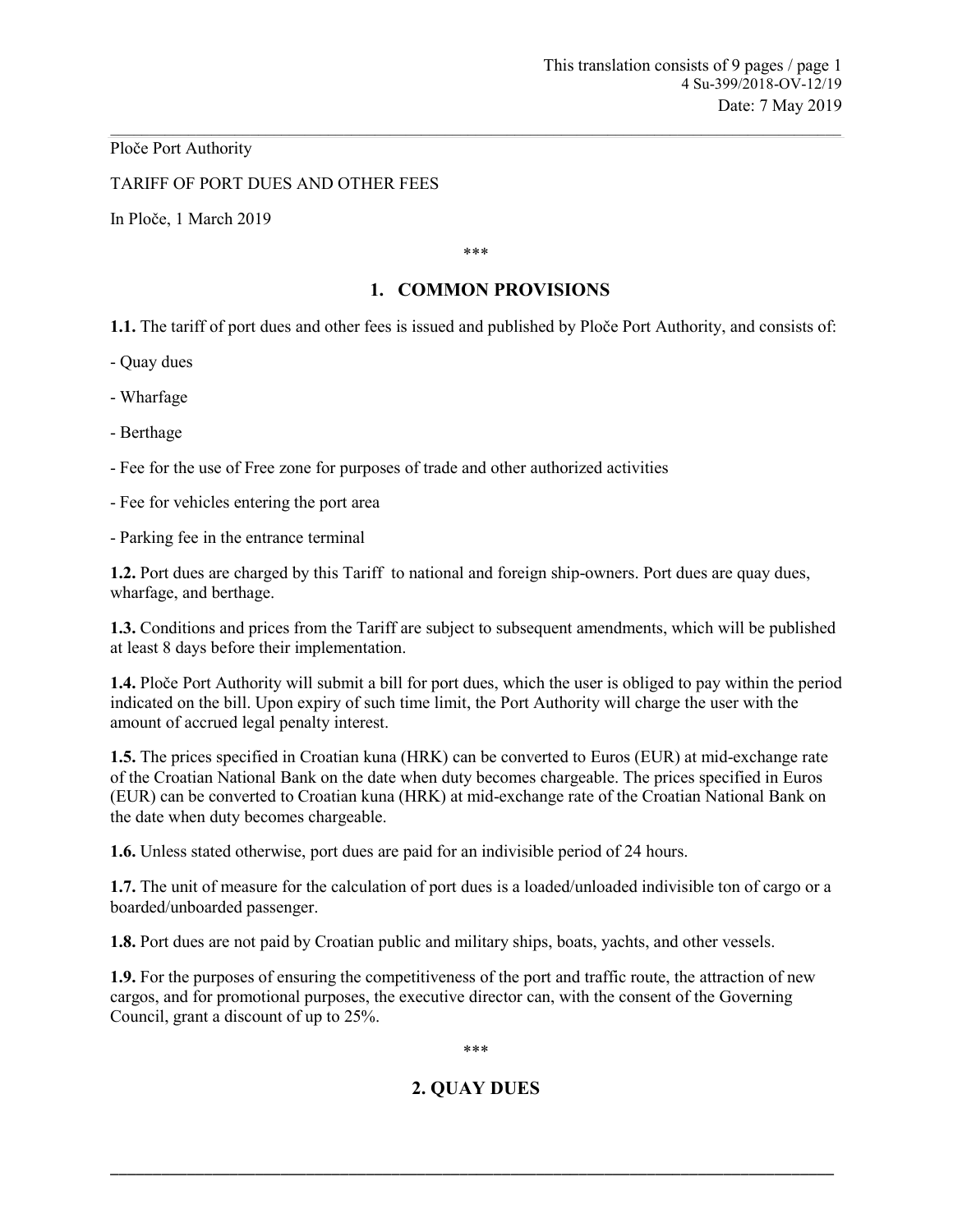#### **2.1. COMMON PROVISIONS**

**2.1.1.** Quay dues are paid for vessels using the port for the purposes of loading or unloading of cargo, passengers, and vehicles.

| Type of general cargo                          | $EUR / \text{ton}$ |
|------------------------------------------------|--------------------|
| Wood, timber                                   | 1,18               |
| Livestock, cattle                              | 1,22               |
| Dangerous cargo, explosive cargo               | 2,30               |
| Heavy cargo (an object heavier than 20T/piece) | 1,85               |
| Vehicles, loaded vehicles                      | 1,53               |
| Fruit                                          | 0,96               |
| Other general cargo                            | 1,09               |

### **2.2. GENERAL CARGO VESSELS**

**2.2.1.** General cargo vessels are charged quay dues per a loaded/unloaded indivisible ton of cargo.

### **2.3. BULK CARRIERS**

| Type of bulk cargo                                 | $EUR / \text{ton}$ |
|----------------------------------------------------|--------------------|
| Alumina, petrolium coke, iron scraps               | 0,70               |
| Grains, oilseeds                                   | 0,87               |
| Coal, coke, iron ore, silica sand, bauxite, cement | 0,44               |
| Granulated stone                                   | 0,22               |
| Chemical fertilizer                                | 0,66               |
| Other bulk cargo                                   | 0.87               |

**2.3.1.** Bulk carriers are charged quay dues per a loaded/unloaded indivisible ton of cargo.

**2.3.2.** In case of a transhipment of bulk cargo, i.e. in case of the same cargo being shipped into the port and out of the port by vessels only, the standard quay dues tariff will be applied on arrival, and the quay dues tariff applied on departure will be 0,02 EUR/T.

### **2.4. LIQUID CARGO VESSELS (TANKERS)**

| Type of liquid cargo          | $EUR / \text{ton}$ |
|-------------------------------|--------------------|
| Petroleum products            | 0.87               |
| Liquefied petroleum gas (LPG) | 0,79               |
| Other liquid cargo            | 1.04               |

#### \*\*\*

\_\_\_\_\_\_\_\_\_\_\_\_\_\_\_\_\_\_\_\_\_\_\_\_\_\_\_\_\_\_\_\_\_\_\_\_\_\_\_\_\_\_\_\_\_\_\_\_\_\_\_\_\_\_\_\_\_\_\_\_\_\_\_\_\_\_\_\_\_\_\_\_\_\_\_\_\_\_\_\_\_\_\_\_\_

**2.4.1.** Liquid cargo vessels are charged quay dues per a loaded/unloaded indivisible ton of cargo.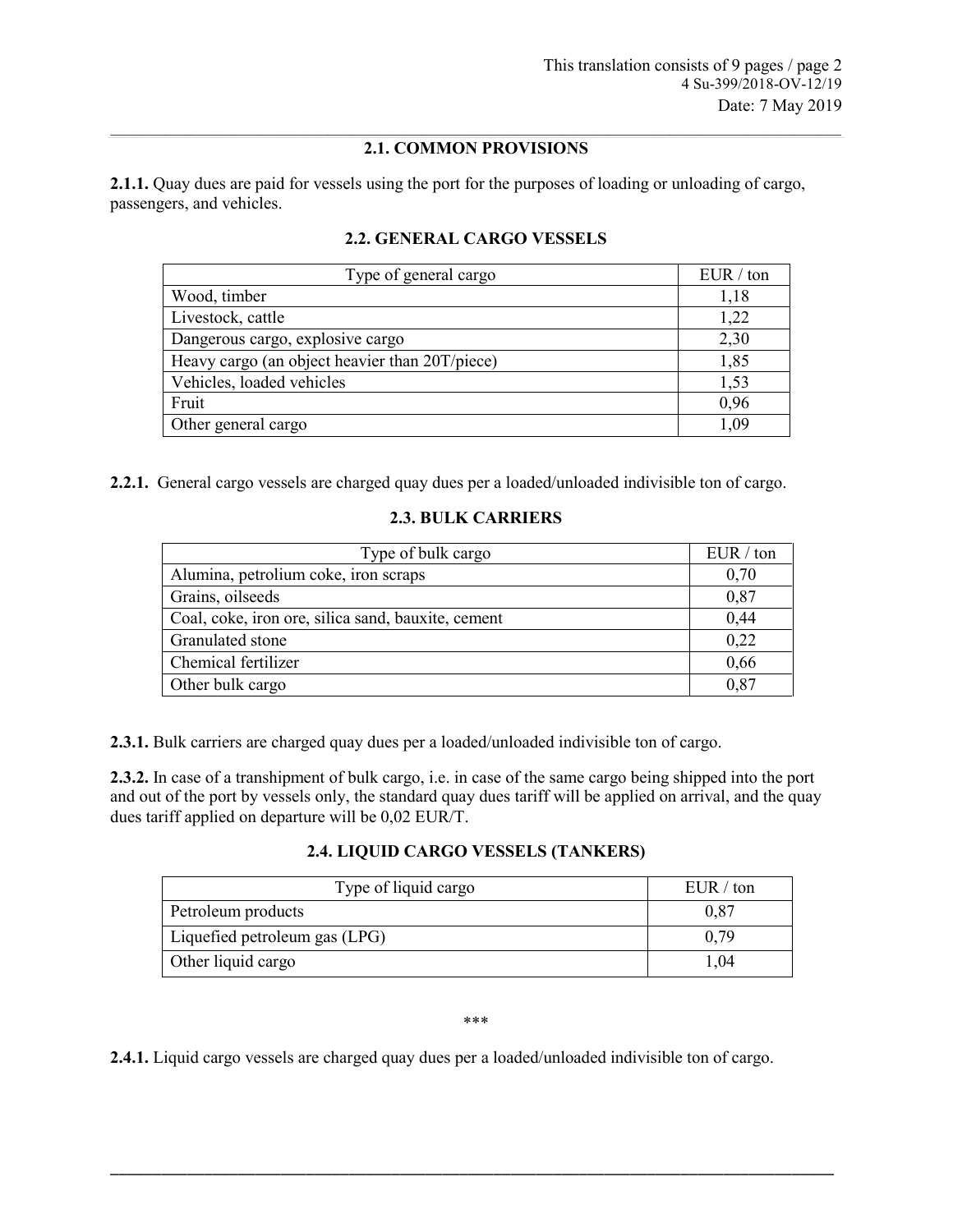**2.4.2.** In case of a transhipment of liquid cargo, i.e. in case of the same cargo being shipped into the port and out of the port by vessels only, the standard quay dues tariff will be applied on arrival, and the quay dues tariff applied on departure will be 0,03 EUR/T.

**2.4.3.** Vessels loading/unloading dangerous liquid cargo are obliged to pay additional maritime security charge in the amount of 0,0425 EUR/T of transhipment cargo.

| TEU/per year     | Port dues<br>(EUR/ton) | Maritime security charge<br>(EUR/full container) |
|------------------|------------------------|--------------------------------------------------|
| Under 4999       | 0,795                  | 5,10                                             |
| 5000-9999        | 0,72                   | 4,60                                             |
| 10000-14999      | 0,62                   | 4,20                                             |
| 15000 and higher | 0,50                   | 4,00                                             |

## **2.5. CONTAINER VESSELS**

**2.5.1.** Port dues for cargo in containers are determined according to annual traffic records of individual ship-owners who operate within the port of Ploče by determined categories.

**2.5.2.** Container vessels are charged quay dues per a loaded/unloaded indivisible ton of cargo.

**2.5.3.** In case of a transhipment of cargo in containers, i.e. in case of the same cargo being shipped into the port and out of the port by vessels only, the standard quay dues tariff will be applied on arrival, and the quay dues tariff applied on departure will be 0,02 EUR/T.

**2.5.4.** Maritime security charge will be charged per a loaded/unloaded full container.

**2.5.5.** Instead of charges indicated in the table, the vessels which load/unload the containers with dangerous packed objects are obliged to pay maritime security charge in the amount of 10,00 EUR per full container.

**2.5.6.** Several entries of the tariff will be calculated according to the traffic record the port of Ploče.

\*\*\*

### **2.6. COASTERS IN PORT BASIN METKOVIĆ**

| Type of cargo          | EUR/ton |
|------------------------|---------|
| Granulated stone, sand |         |
| Other bulk cargo       | 0.44    |
| Timber                 | 0.96    |
| Other general cargo    |         |

**2.6.1.** Coasters in port basin Metković are charged quay dues per loaded/unloaded indivisible ton of cargo.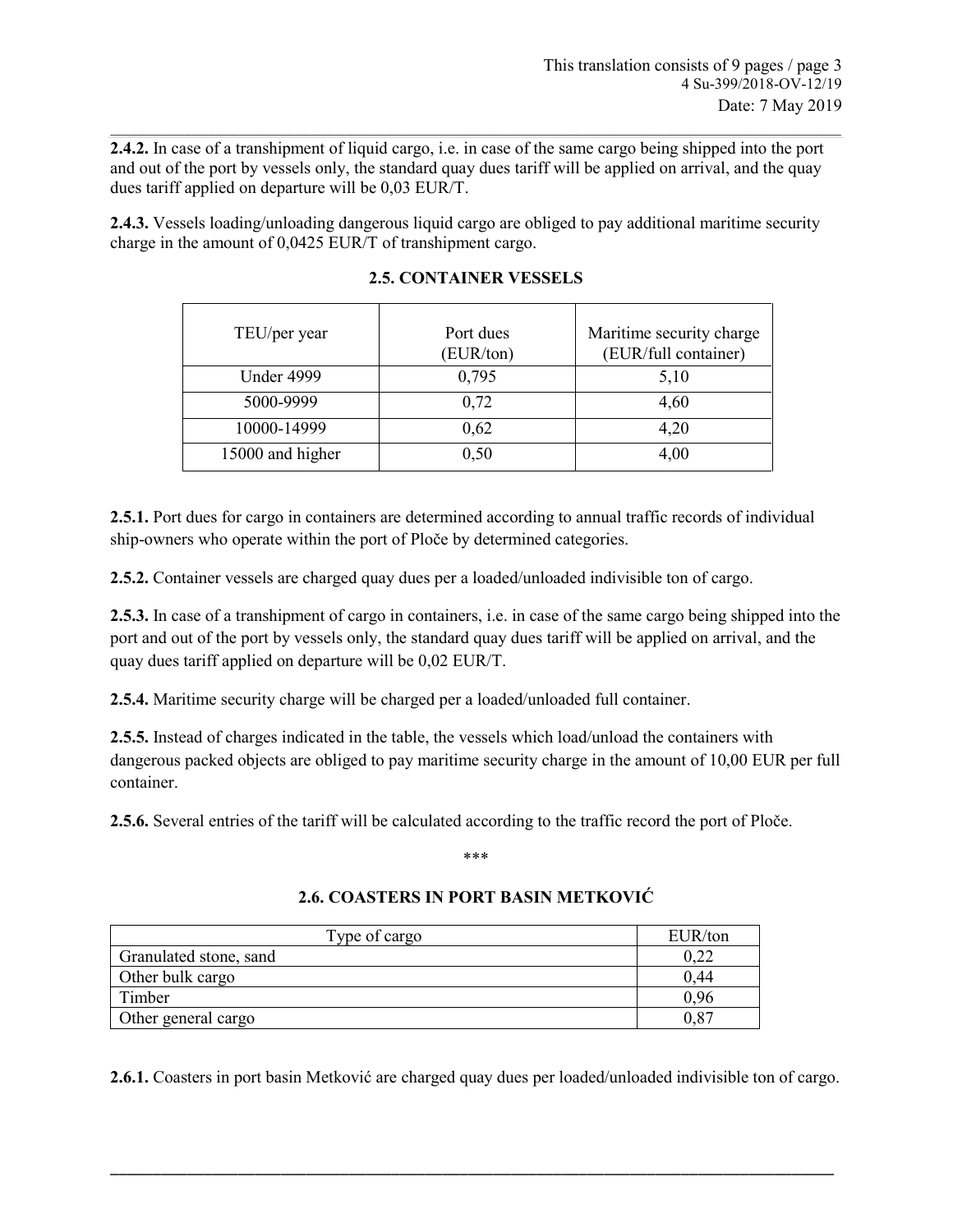**2.6.2.** Coasters in port basin Metković include all vessels loading/unloading cargo in the area of port basin Metković.

### **2.7. PASSENGER SHIPS ON NATIONAL LINER SERVICES**

**2.7.1.** Port dues for passenger ships on national liner services will be charged in the way that port dues equal 3,6% of the price of a passenger ticket, or 3,6% of the price of a vehicle ticket. Port dues are charged only for embarkment in Ploče.

**2.7.2.** Legal entities who carry out the transport of passengers and vehicles on national liner services are obliged to provide Ploče Port Authority with accurate information on monthly traffic. Ploče Port Authority is entitled to verify the submitted information on transported passengers and vehicles.

### **2.8. PASSENGER SHIPS IN INTERNATIONAL LINER SERVICES**

**2.8.1.** Port dues for passenger ships on international liner services will be charged in the way that port dues are 3,00  $\epsilon$  per linear meter of a vessel (LOA – length over all), and 0,96  $\epsilon$  per passenger. The shipowner is obliged to provide Ploče Port Authority with timetables of their ships which will call at the port of Ploče at least a month before the first call, and in the same way in advance for every quarter.

## **2.9. SHIPS ON CRUISE TRIPS (CRUISE SHIPS)**

**2.9.1.** Port dues for ships on cruise trips (cruisers) will be charged in the way that port dues are  $3,00 \in$  per linear meter of a vessel (LOA – length over all), and  $0.96 \text{ }\epsilon$  per passenger. The ship-owner is obliged to provide Ploče Port Authority with timetables of their ships which will call at the port of Ploče at least a month before the first call, and in the same way in advance for every quarter.

\*\*\*

### **3. WHARFAGE**

**3.1.** Wharfage is paid for a vessel using the port for any purpose other than boarding or unboarding of passengers, or loading or unloading of cargo and vehicles.

**3.2.** Wharfage is paid by a vessel for using the port after the time required for loading/unloading of cargo, as well as after the expiration of port time for a passenger ship according to a published timetable.

**3.3.** Wharfage is not charged to a vessel staying in the port for the purposes of unboarding salvaged shipwreck survivors, dead or sick people and their escort, or for the purposes of medical treatment to people on the vessel, but only during the time needed for the completion of these actions. Vessels seeking shelter from bad weather or vessels unable to leave the port due to bad weather will not pay wharfage in cases of potential danger for the vessel, boarded people or cargo, if evidence can be provided for each individual case by relevant documents issued by the authorities responsible for maritime security.

**3.4.** In cases under responsibilty of ship-owners (repairs etc.), with the expiration of three hours from the completion of loading/unloading or boarding/unboarding, the vessel is obliged to pay the wharfage at the berth in the amount of 5,22 EUR per linear meter of a vessel (LOA) for an indivisible period of 24 hours.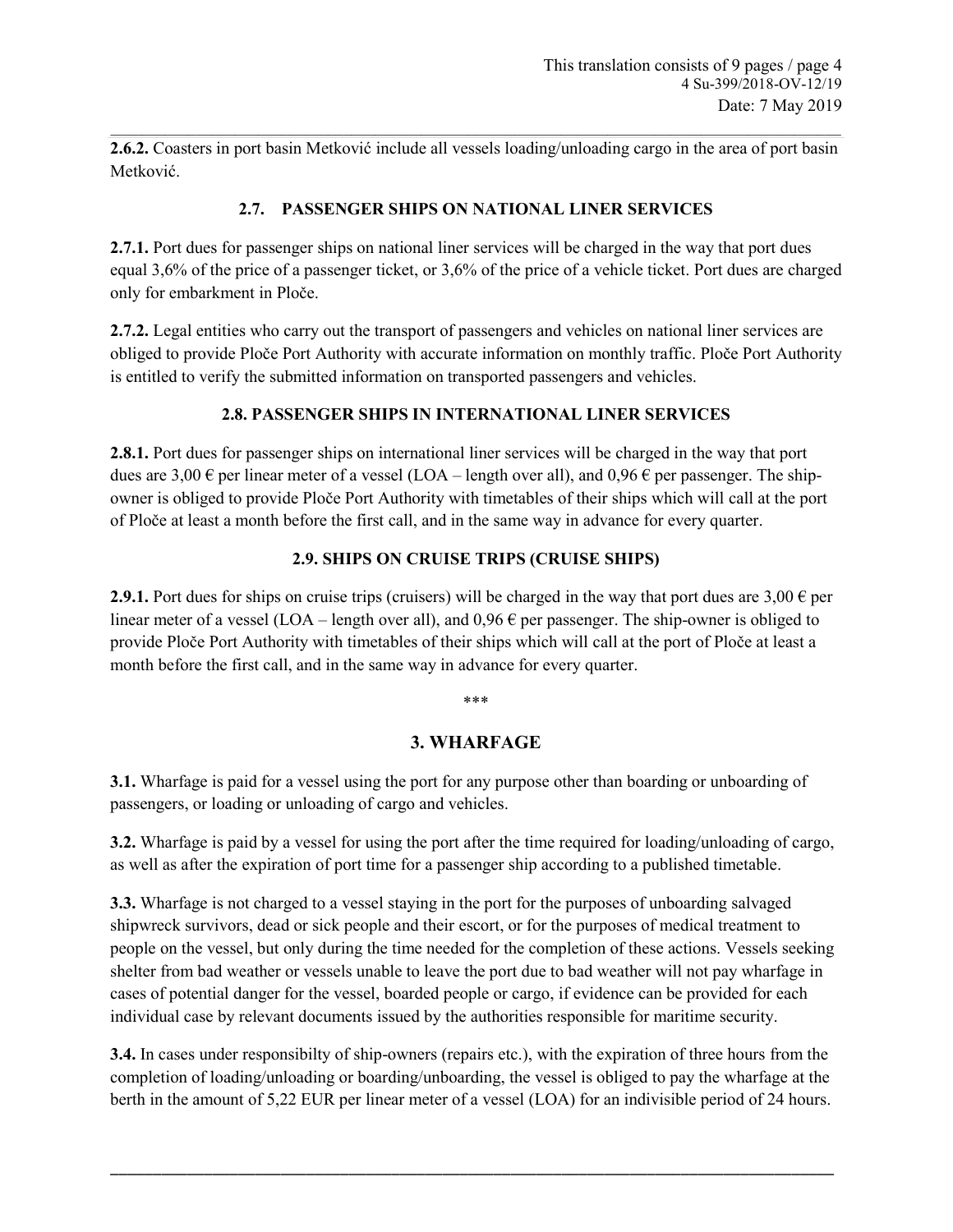**3.5.** Exceptionally, and in duly justified cases when the employees of government entities (Harbour Master's Office, customs, the police, etc.) are, due to exceptional circumstances, unable to implement the stipulated procedures and actions preceding the departure of a vessel from the port within three hours after the completion of the loading/unloading of cargo, the charging of wharfage will start immediately after the Harbour Master's Office granted the permit for the departure of the vessel.

**3.6.** During the activity of supplying a vessel with fuel, lubricant, or water, the vessel is obliged to pay the wharfage at the berth in the amount of 1,31 EUR per linear meter of a vessel (LOA) for an indivisible period of a day.

**3.7.** Three hours after the beginning of its anchoring at an anchorage in the port of Ploče's waters, a vessel is obliged to pay the wharfage at the anchorage in the amount of 2,61 EUR per linear meter of a vessel (LOA) for an indivisible period of a day. The wharfage at the anchorage is not charged in case of waiting for an available operative berth.

### **4. BERTHAGE**

**4.1.** Berthage is charged to owners of fishing vessels, yachts, fishing, and sports or other boats and floating craft.

\*\*\*

**4.2.** Ploče Port Authority can, upon an application and within its capabilities, grant a permanent berth. The users of the permanent berth are obliged to temporarily remove their vessels at the request of Ploče Port Authority when it is necessary for any port-related reasons, in which case the users are not entitled to compensation, and, unless they remove their vessels in a specified period, Ploče Port Authority will remove them at shipowner's expense. The monthly charge for a permanent berth is 13,06 EUR per linear meter of a vessel (LOA).

**4.3.** The daily charge for a one-time berth is 1,05 EUR per linear meter of a vessel (LOA) for fishing boats, excursion ships, and boats for other commercial activities, and 1,74 EUR per linear meter of a vessel (LOA) for yachts, sports and other boats.

**4.4.** When ships, boats and all other vessels use a berth alongside other vessel, the charge for the former ship, boat or vessel is reduced for 50%.

## **5. FEE FOR THE USE OF FREE ZONE FOR PURPOSES OF TRADE AND OTHER AUTHORIZED ACTIVITIES**

| Monthly transactions value (EUR) | The amount of fee<br>(EUR) |
|----------------------------------|----------------------------|
| <b>Under 10.000</b>              | 13.06                      |
| 10.000-100.000                   | additional 0,15%           |
| 100.000-200.000                  | additional 0,10%           |
| Over 200.00                      | 250,00                     |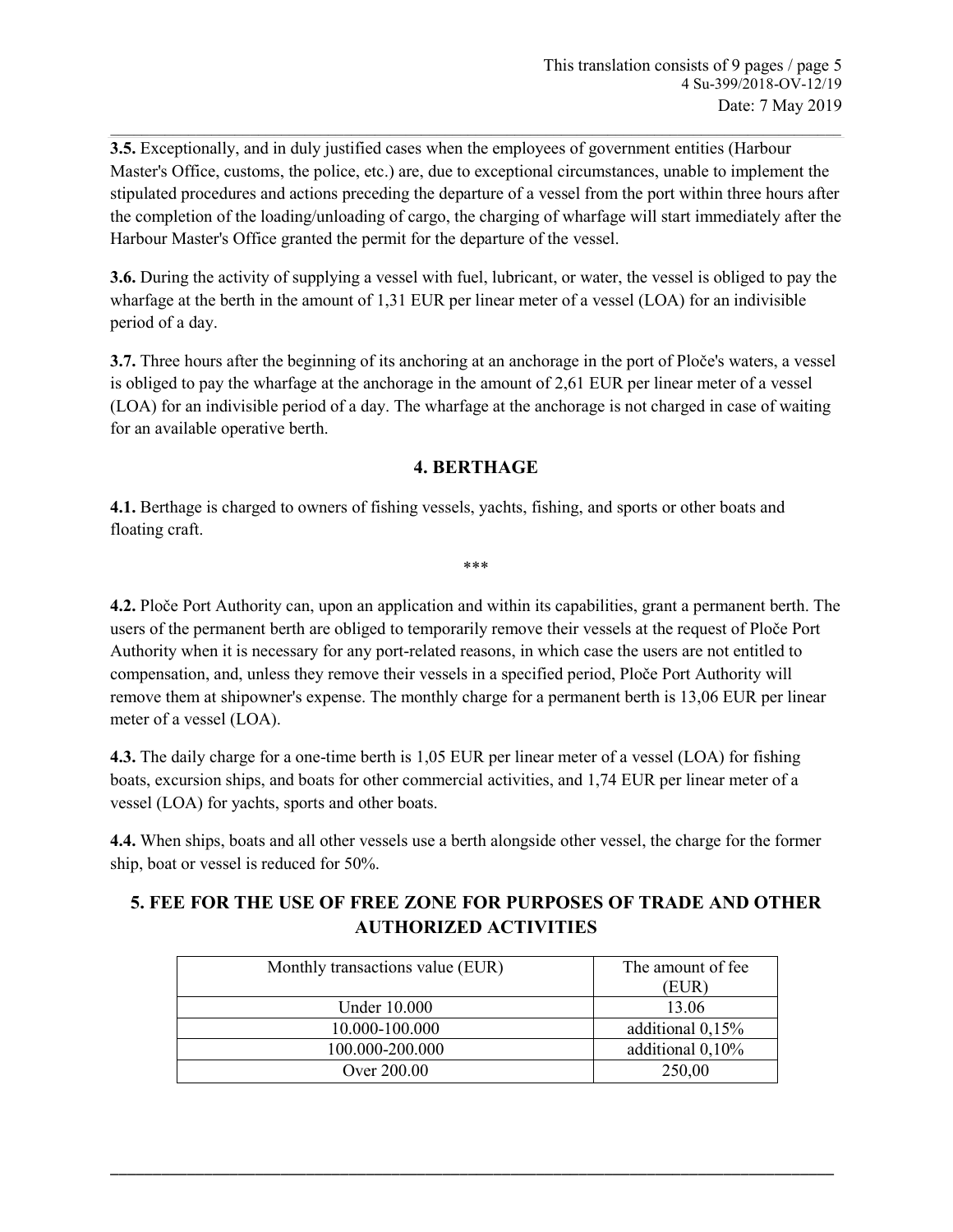**5.1.** The user of free zone is obliged, in due time, to submit correct and detailed information to Ploče Port Authority on conducted activities from the signed agreement on the use of the free zone, which is made in accordance with the positive regulations on business conducted in free zone.

**5.2.** The fee for the use of free zone is charged monthly.

### **6. FEE FOR VEHICLES ENTERING THE PORT AREA**

#### **6.1. COMMON PROVISIONS**

**6.1.1.** Vehicles owned by Ploče Port Authority, vehicles of the representatives of public and government administration, emergency services vehicles, vehicles used on official visits and vehicles owned by the legal entities performing services on behalf of Ploče Port Authority, are exempted from the payment of the fee for vehicles entering the port area of the port of Ploče.

\*\*\*

**6.1.2.** Vehicles owned by legal entities of concessionaires and sub-concessionaires. and vehicles owned by legal entities licensed to work in port area, receive a discount of 50% off the amount of an individual permit.

**6.1.3.** Permits for private vehicles owned by employees of concessionaires, sub-concessionaires, and legal entities licensed to work in port area, as all other private vehicles owned by people with a valid reason to enter the port area of the port of Ploče, will be issued at request, provided that they meet the requirements defined by the Port Authority's by-laws, and according to stipulated fees.

**6.1.4.** Permit for entering the port area will be issued for each individual vehicle and it will identify the license number of the vehicle for which the permit has been issued. The permit is non-transferable, apart from exceptional cases authorized by Ploče Port Authority.

**6.1.5.** In the event of vehicle replacement, license number change, or damage to a vehicle, a valid permit can be, at the request of an applicant, issued once without charge for a new vehicle within the same type of vehicle for the period of duration of the valid permit. The authorization of a valid permit issuance for a new vehicle is issued by Ploče Port Authority.

| Type of vehicle                                                                                                                                                             | EUR/piece |
|-----------------------------------------------------------------------------------------------------------------------------------------------------------------------------|-----------|
| Motorcycles                                                                                                                                                                 | 1,36      |
| Private cars / delivery vehicles / minibus and other vehicles<br>under $3,5T$                                                                                               | 2,18      |
| Trucks without trailers / tanks without trailers / mobile<br>cranes / tow trucks / midibuses from $3.5T$ to $7.5T$ / self-<br>propelled registered work vehicles under 7,5T | 4,18      |

\_\_\_\_\_\_\_\_\_\_\_\_\_\_\_\_\_\_\_\_\_\_\_\_\_\_\_\_\_\_\_\_\_\_\_\_\_\_\_\_\_\_\_\_\_\_\_\_\_\_\_\_\_\_\_\_\_\_\_\_\_\_\_\_\_\_\_\_\_\_\_\_\_\_\_\_\_\_\_\_\_\_\_\_\_

#### **6.2. ONE DAY PERMIT**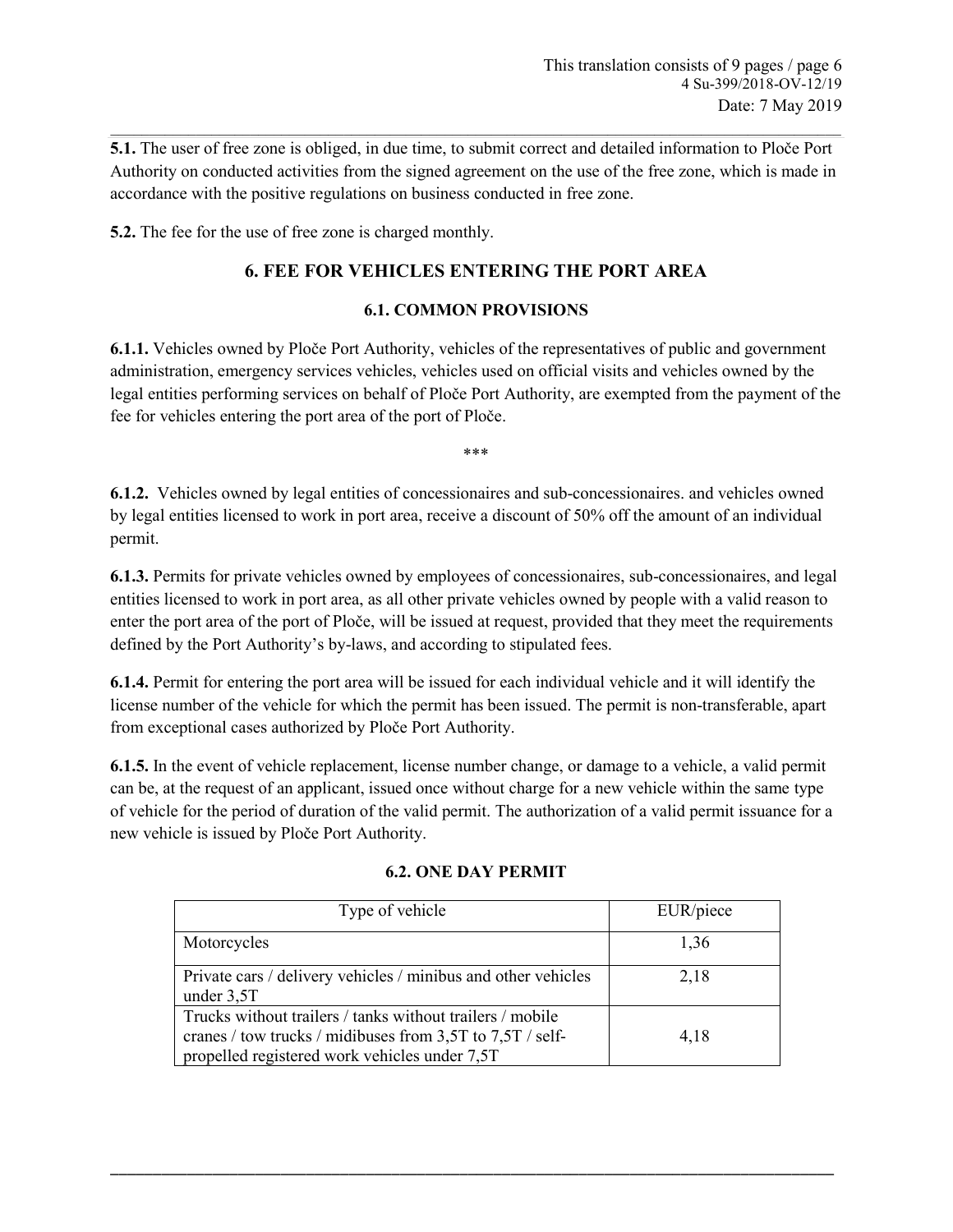| Trucks with trailers / tractors with semi-trailers / tractors    |      |
|------------------------------------------------------------------|------|
| with flatbed trailers / tanks / buses over 7,5T / self-propelled | 6,27 |
| registered work vehicles over 7,5T                               |      |

#### **6.3. ONE MONTH PERMIT**

| Type of vehicle                                                                                                                                                         | EUR/piece |
|-------------------------------------------------------------------------------------------------------------------------------------------------------------------------|-----------|
| Motorcycles                                                                                                                                                             | 13,60     |
| Private cars / delivery vehicles / minibus and other vehicles<br>under $3,5T$                                                                                           | 21,76     |
| Trucks without trailers / tanks without trailers / mobile<br>cranes / tow trucks / midibuses from 3,5T to 7,5T / self-<br>propelled registered work vehicles under 7,5T | 41,78     |
| Trucks with trailers / tractors with semi-trailers / tractors<br>with flatbed trailers / tanks / buses over 7,5T / self-propelled<br>registered work vehicles over 7,5T | 62,67     |

#### \*\*\*

### **6.4. SIX MONTHS PERMIT**

| Type of vehicle                                                                                                                                                           | EUR/piece |
|---------------------------------------------------------------------------------------------------------------------------------------------------------------------------|-----------|
| Motorcycles                                                                                                                                                               | 40,80     |
| Private cars / delivery vehicles / minibus and other vehicles<br>under $3,5T$                                                                                             | 65,28     |
| Trucks without trailers / tanks without trailers / mobile<br>cranes / tow trucks / midibuses from 3,5T to 7,5T / self-<br>propelled registered work vehicles under 7,5T   | 76,60     |
| Trucks with trailers / tractors with semi-trailers / tractors<br>with flatbed trailers / tanks / buses over $7.5T$ / self-propelled<br>registered work vehicles over 7,5T | 135,78    |

#### **\*\*\***

#### **6.5. ONE YEAR PERMIT**

| Type of vehicle                                                               | EUR/piece |
|-------------------------------------------------------------------------------|-----------|
| Motorcycles                                                                   | 55,05     |
| Private cars / delivery vehicles / minibus and other vehicles<br>under $3,5T$ | 100,10    |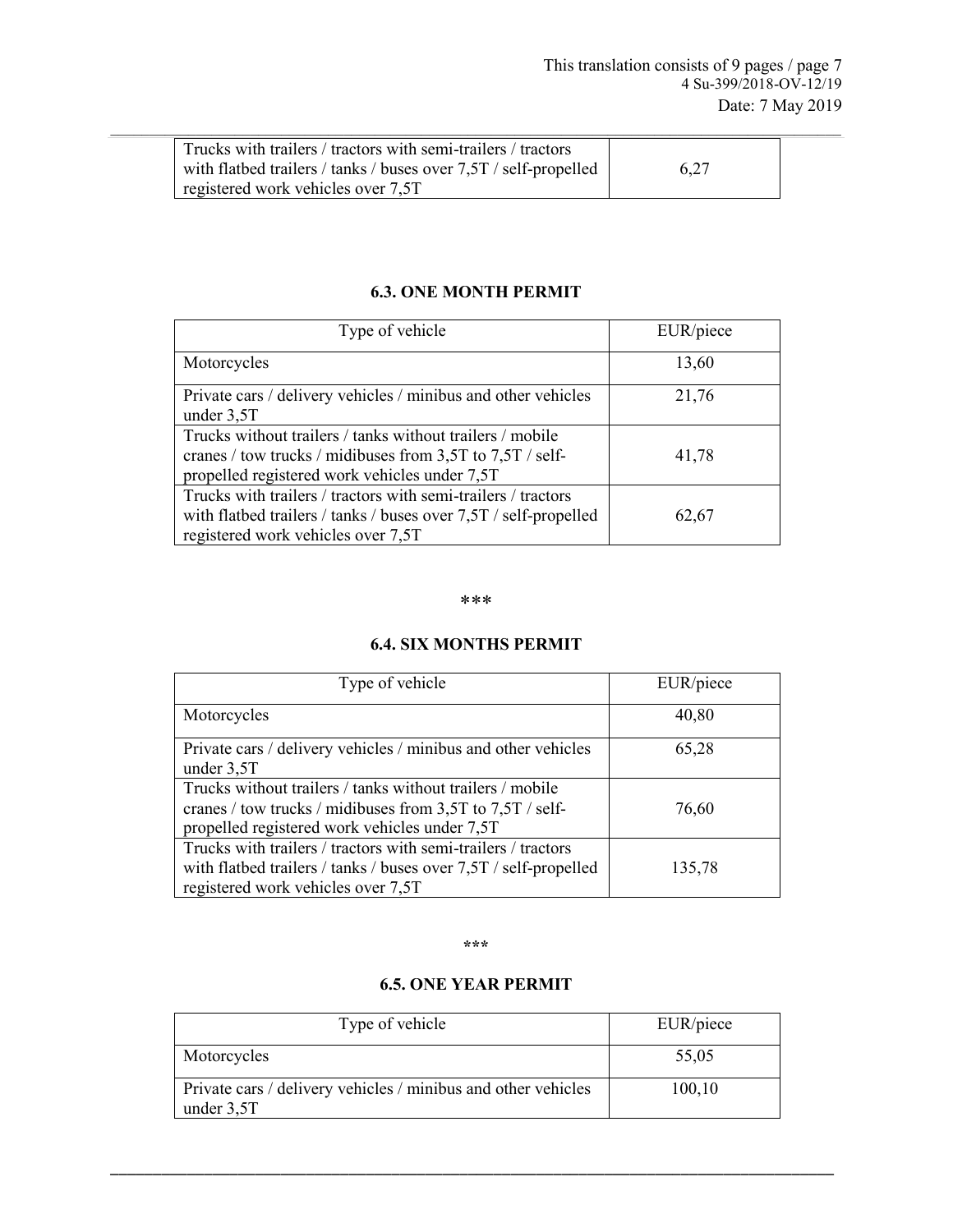| Trucks without trailers / tanks without trailers / mobile<br>cranes / tow trucks / midibuses from 3.5T to 7.5T / self-<br>propelled registered work vehicles under 7,5T    | 117,50 |
|----------------------------------------------------------------------------------------------------------------------------------------------------------------------------|--------|
| Trucks with trailers / tractors with semi-trailers / tractors<br>with flatbed trailers / tanks / buses over $7.5T$ / self-<br>propelled registered work vehicles over 7,5T | 208,90 |

## **7. PARKING FEE IN THE ENTRANCE TERMINAL**

### **7.1.COMMON PROVISIONS**

**7.1.1.** Parking fee in the entrance terminal is charged only for outdoor parking.

**7.1.2.** After the first 24 hours have expired, parking fee in the entrance terminal is charged in the way that an amount from the table 7.2. of this Tariff is added for every indivisible period of a day.

### **7.2. ONE-TIME PARKING (under 3 hours)**

| Type of vehicle                                                                                                                                                         | HRK/under 3 |
|-------------------------------------------------------------------------------------------------------------------------------------------------------------------------|-------------|
|                                                                                                                                                                         | hours       |
| Trucks without trailers / tanks without trailers / mobile cranes /<br>tow trucks / midibuses from 3,5T to 7,5T / self-propelled<br>registered work vehicles under 7,5T  | 25,00       |
| Trucks with trailers / tractors with semi-trailers / tractors with<br>flatbed trailers / tanks / buses over 7,5T / self-propelled<br>registered work vehicles over 7,5T | 50,00       |

**\*\*\***

#### **7.3. ALL-DAY PARKING (3-24 hours)**

| Type of vehicle                                                                                                                                                           | HRK/3-24 hours |
|---------------------------------------------------------------------------------------------------------------------------------------------------------------------------|----------------|
| Motorcycles                                                                                                                                                               | 10,00          |
| Private cars / delivery vehicles / minibus and other vehicles<br>under $3,5T$                                                                                             | 15,00          |
| Trucks without trailers / tanks without trailers / mobile<br>cranes / tow trucks / midibuses from 3,5T to 7,5T / self-<br>propelled registered work vehicles under 7,5T   | 50,00          |
| Trucks with trailers / tractors with semi-trailers / tractors<br>with flatbed trailers / tanks / buses over $7.5T$ / self-propelled<br>registered work vehicles over 7,5T | 100,00         |